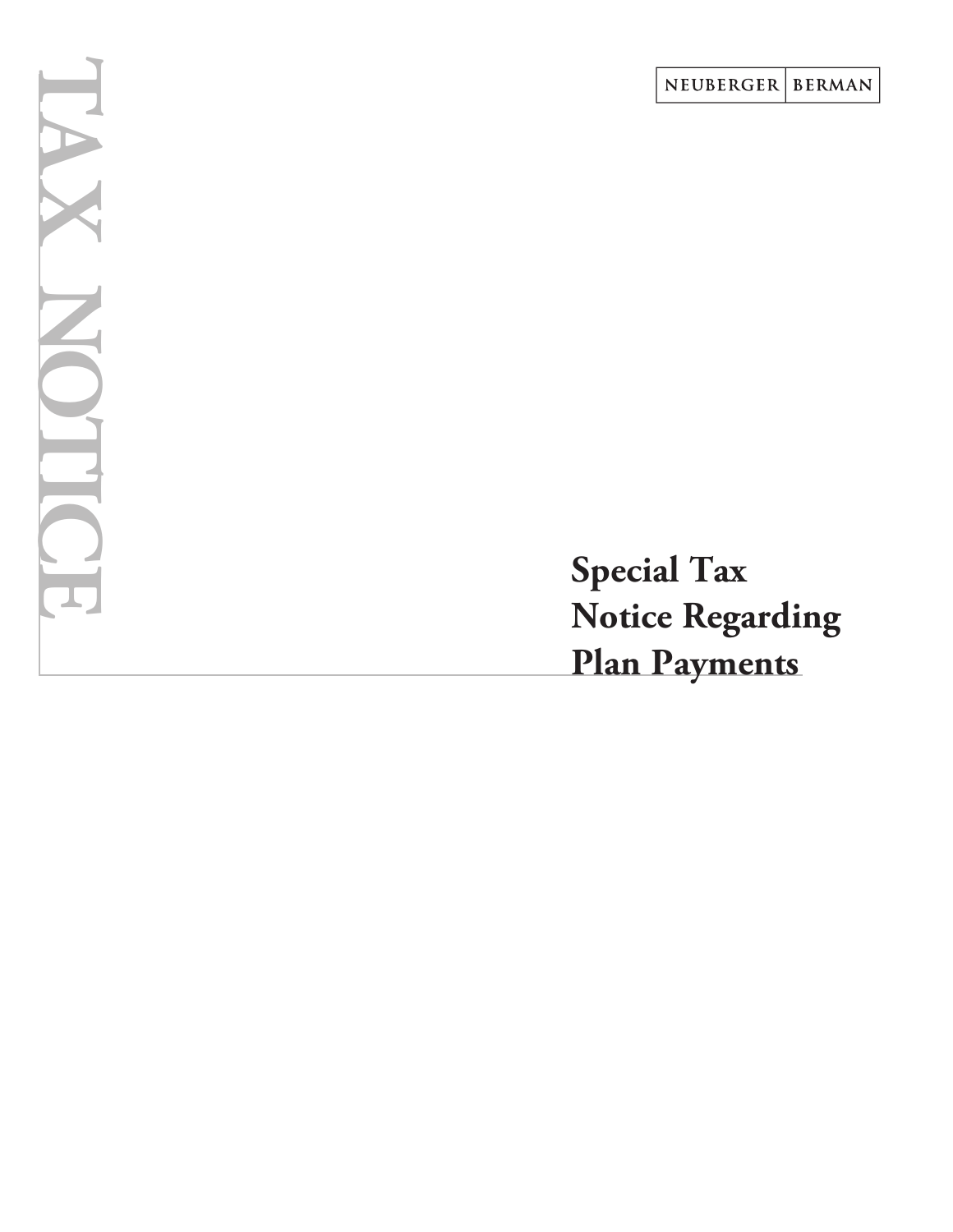**If you are the Participant, the Beneficiary of a Participant, or an Alternate Payee, there are generally two ways to receive your Plan benefits:**

- **1. You can request that the Plan pay the benefits directly to you, or**
- **2. You can request that the Plan pay your benefits as a direct rollover to an already-existing IRA or an employer-sponsored Plan that will accept them.**

This notice:

- explains how you can continue to defer federal income tax on your retirement savings in the qualified plan you hold with your employer retirement plan (the "Plan");
- is provided to you because all or part of the payment that you will soon receive from the Plan may be eligible for rollover by you or your Plan Administrator to an IRA or an eligible employer plan;
- contains important information you will need before you decide how to receive your Plan benefits, however, note that you also may need to review items such as your summary plan description or custodial agreement for any provisions and fees that may affect your options and choice of whether to leave retirement assets in the Plan;
- **does not** address any applicable state or local tax rules that may apply; and
- is provided to you on behalf of your Plan Administrator or Employer.

A rollover is a payment by the Plan Administrator of all or part of your benefit to another plan or IRA. Paying your benefit as a rollover allows you to continue to postpone taxation of that benefit until it is later withdrawn and paid to you, or in the case of Roth amounts, to continue tax-free investment returns. Your payment cannot be rolled over to a SIMPLE IRA, or a Coverdell Education Savings Account (formerly known as an education IRA). A rollover to a Roth IRA is allowed only in the case of a distribution of Roth amounts from the Plan, and a distribution of Roth amounts cannot be rolled over to any other type of IRA except a Roth IRA. An "eligible employer plan" includes a plan qualified under section 401(a) of the Internal Revenue Code, including a 401(k) plan, profit-sharing plan, defined benefit plan, stock bonus plan, and money purchase plan; a section 403(a) annuity plan; a section 403(b) tax-sheltered annuity; and an eligible section 457(b) plan maintained by a governmental employer (governmental 457 plan).

An eligible employer plan is not legally required to accept a rollover. Before you decide to roll over your payment to another employer plan, you should find out whether the plan accepts rollovers and, if so, the types of distributions it accepts as a rollover. You should also find out about any documents that are required to be completed before the receiving plan will accept a rollover. Even if a plan accepts rollovers, it might not be allowed to, or may choose not to, accept rollovers of certain types of distributions, such as after-tax or Roth amounts. If this is the case, and your distribution includes after-tax or Roth amounts, you may wish instead to roll your distribution over to an IRA or split your rollover amount between the employer plan in which you will participate and an IRA. If an employer plan accepts your rollover, the plan may restrict subsequent distributions of the rollover amount or may require your spouse's consent for any subsequent distribution. A subsequent distribution from the plan that accepts your rollover may also be subject to different tax treatment than distributions from this Plan. Check with the administrator of the plan that is to receive your rollover prior to making the rollover.

If you have additional questions after reading this notice, you should contact your Plan Administrator or Employer.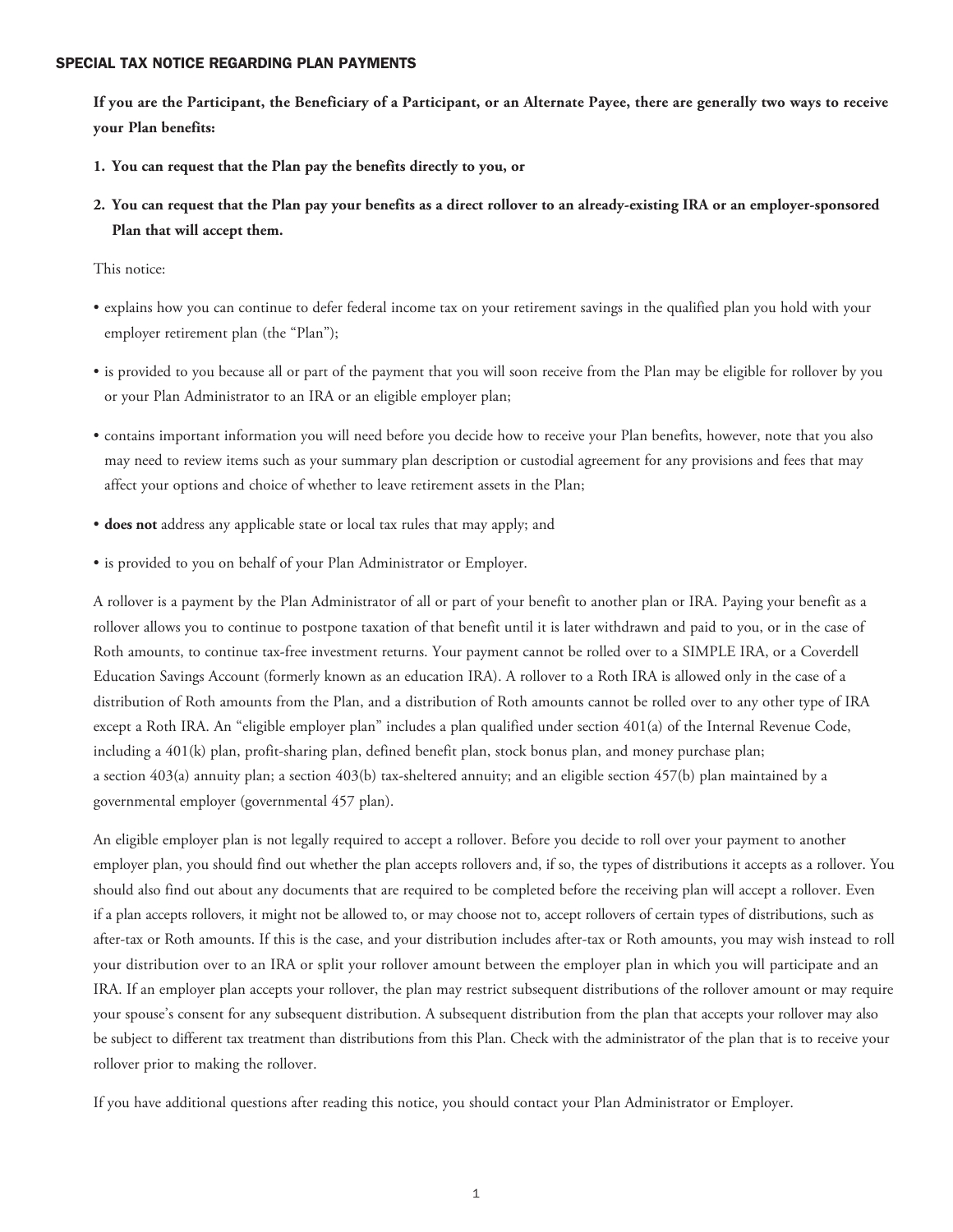## **In the following pages you will find information that will be helpful to you in making a decision about your plan distribution.**

#### Your right to waive the 30-Day Notice Period

Generally, neither a DIRECT ROLLOVER nor a payment can be made from the plan until at least 30 days after your receipt of this notice. Thus, after receiving this notice, you have at least 30 days to consider whether or not to have your withdrawal directly rolled over. If you do not wish to wait until this 30-day notice period ends before your election is processed, you may waive the notice period by making an affirmative election, indicating whether or not you wish to make a DIRECT ROLLOVER. Your withdrawal will then be processed in accordance with your election as soon as practical after it is received by the Plan Administrator.

**Neuberger Berman, UMB Bank, n.a. (UMB), and Boston Financial Data Services do not provide legal or tax advice. Therefore, we suggest that you consult a qualified tax accountant or attorney prior to making any decisions concerning your retirement accounts.** 

## YOUR ROLLOVER OPTIONS

You are receiving this notice because all or a portion of a payment you are receiving from your retirement plan ("the Plan") is eligible to be rolled over to an IRA or an employer plan. This notice is intended to help you decide whether to do such a rollover.

Rules that apply to most payments from a plan are described in the "General Information About Rollovers" section. Special rules that only apply in certain circumstances are described in the "Special Rules and Options" section

## General information for payments NOT from a Designated Roth account

#### How can a rollover affect my taxes?

You will be taxed on a payment from the Plan if you do not roll it over. If you are under age 59½ and do not do a rollover, you will also have to pay a 10% additional income tax on early distributions (unless an exception applies). However, if you do a rollover, you will not have to pay tax until you receive payments later and the 10% additional income tax will not apply if those payments are made after you are age 59½ (or if an exception applies).

### Where may I roll over the payment?

You may roll over the payment to either an IRA (an individual retirement account or individual retirement annuity) or an employer plan (a tax-qualified plan, section 403(b) plan, or governmental section 457(b) plan) that will accept the rollover. The rules of the IRA or employer plan that holds the rollover will determine your investment options, fees, and rights to payment from the IRA or employer plan (for example, no spousal consent rules apply to IRAs; and IRAs may not provide loans). Further, the amount rolled over will become subject to the tax rules that apply to the IRA or employer plan.

## How do I do a rollover?

There are two ways to do a rollover. You can do either a direct rollover or a 60-day rollover. If you do a direct rollover, the Plan will make the payment directly to your IRA or an employer plan. You should contact the IRA sponsor or the administrator of the employer plan for information on how to do a direct rollover. If you do not do a direct rollover, you may still do a rollover by making a deposit into an IRA or eligible employer plan that will accept it. You will have 60 days after you receive the payment to make the deposit. If you do not do a direct rollover, the distributing Plan is required to withhold 20% of the payment for federal income taxes (up to the amount of cash and property received other than employer stock). This means that, in order to roll over the entire payment in a 60-day rollover, you must use other funds to make up for the 20% withheld. If you do not roll over the entire amount of the payment, the portion not rolled over will be taxed and will be subject to the 10% additional income tax on early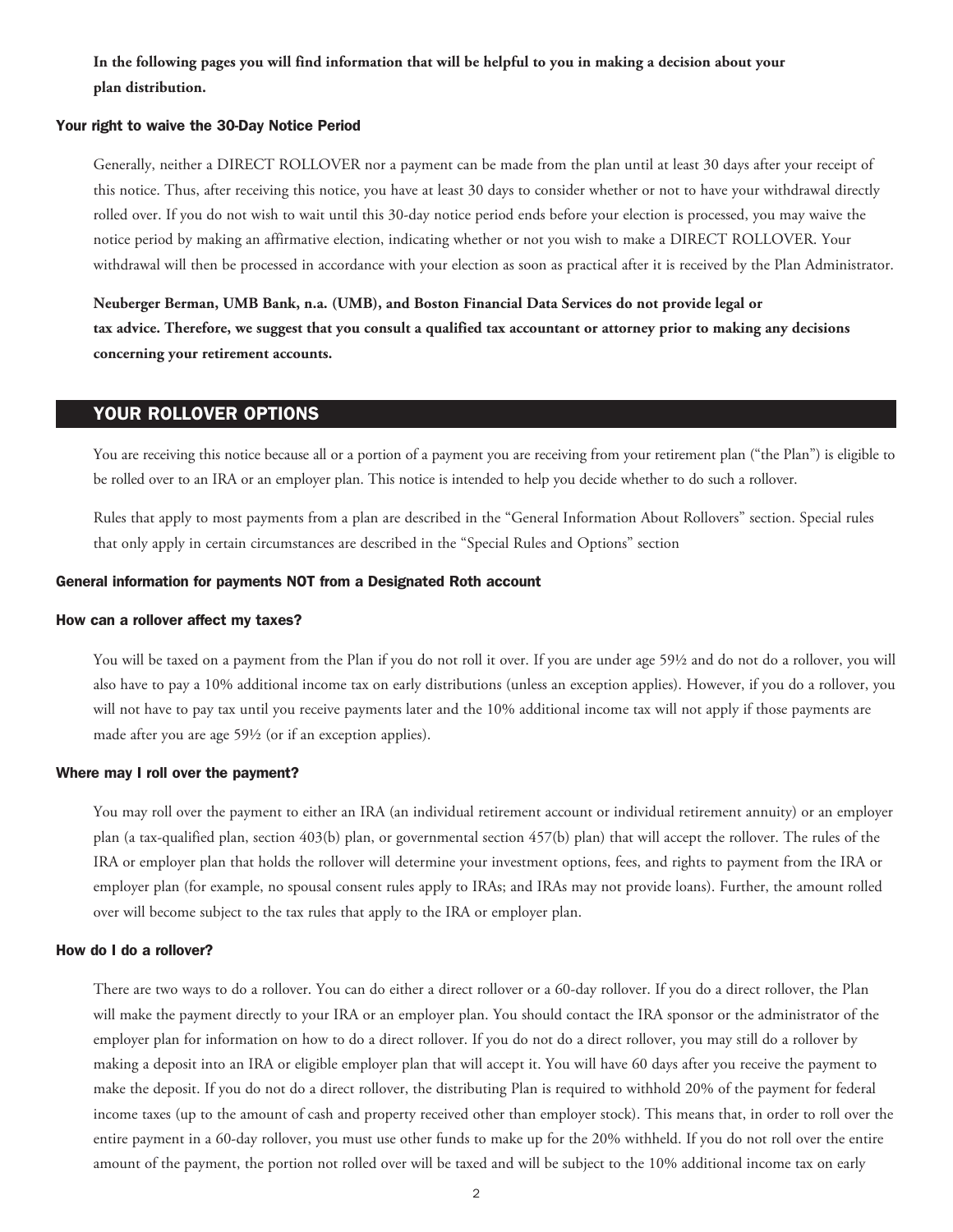distributions if you are under age 59½ (unless an exception applies).

## How much may I roll over?

If you wish to do a rollover, you may roll over all or part of the amount eligible for rollover. Any payment from the Plan is eligible for rollover, except

- Certain payments spread over a period of at least 10 years or over your life or life expectancy (or the lives or joint life expectancy of you and your beneficiary).
- Required minimum distributions after age 70½ (or after death).
- Hardship distributions.
- Corrective distributions of contributions that exceed tax law limitations.
- Loans treated as deemed distributions (for example, loans in default due to missed payments before your employment ends).
- Cost of life insurance paid by the Plan.
- Contributions made under special automatic enrollment rules that are withdrawn pursuant to your request within 90 days of enrollment.

The Plan administrator can tell you what portion of a payment is eligible for rollover.

## If I don't do a rollover, will I have to pay the 10% additional income tax on early distributions?

If you are under age 59½, you will have to pay the 10% additional income tax on early distributions for any payment from the Plan (including amounts withheld for income tax) that you do not roll over, unless one of the exceptions listed below applies. This tax is in addition to the regular income tax on the payment not rolled over.

The 10% additional income tax does not apply to the following payments from the Plan:

- Payments made after you separate from service if you will be at least age 55 in the year of the separation.
- Payments that start after you separate from service if paid at least annually in equal or close to equal amounts over your life or life expectancy (or the lives or joint life expectancy of you and your beneficiary).
- Payments made due to disability.
- Payments after your death.
- Corrective distributions of contributions that exceed tax law limitations.
- Cost of life insurance paid by the Plan.
- Payments made directly to the government to satisfy a federal tax levy.
- Payments to an alternate payee made under a qualified domestic relations order (QDRO).
- Payments up to the amount of your deductible medical expenses.
- Certain payments made while you are on active duty if you were a member of a reserve component called to duty after September 11, 2001, for more than 179 days.
- Payments of certain automatic enrollment contributions requested to be withdrawn within 90 days of the first contribution.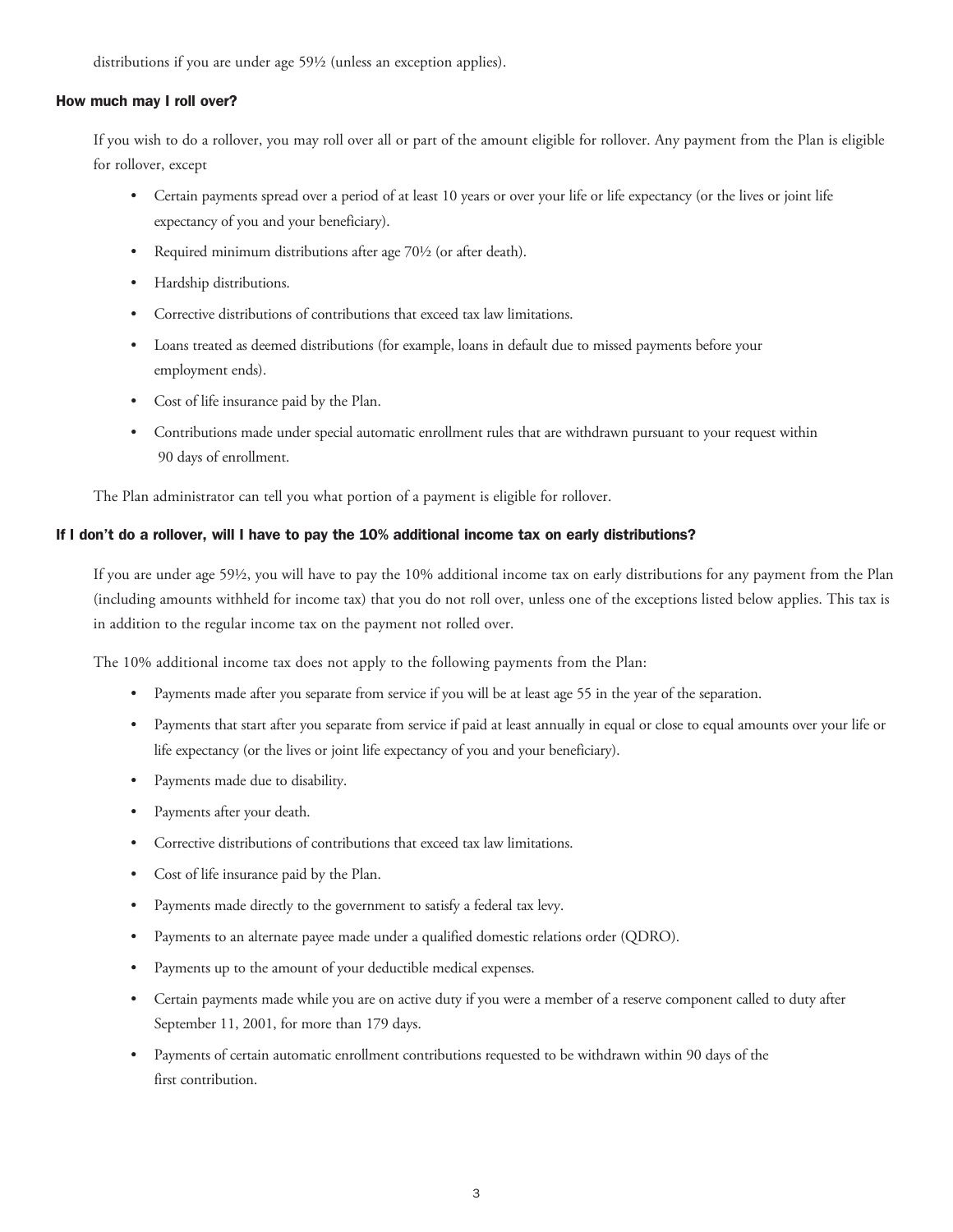## If I do a rollover to an IRA, will the 10% additional income tax apply to early distributions from the IRA?

If you receive a payment from an IRA when you are under age 59½, you will have to pay the 10% additional income tax on early distributions from the IRA, unless an exception applies. In general, the exceptions to the 10% additional income tax for early distributions from an IRA are the same as the exceptions listed above for early distributions from a plan. However, there are a few differences for payments from an IRA, including

- There is no exception for payments that are made after age 55 after separation from service.
- The exception for qualified domestic relations orders (QDROs) does not apply (although a special rule applies, under which, as part of a divorce or separation agreement, a tax-free transfer may be made directly to an IRA of a spouse or former spouse).
- The exception for payments made at least annually in equal or close to equal amounts over a specified period applies without regard to whether you have had a separation from service.
- There are additional exceptions for (1) payments for qualified higher education expenses, (2) payments up to \$10,000 used in a qualified first-time home purchase, and (3) payments after you have received unemployment compensation for 12 consecutive weeks (or would have been eligible to receive unemployment compensation but for self-employed status).

#### Will I owe state income taxes?

This notice does not describe any state or local income tax rules (including withholding rules).

## SPECIAL RULES AND OPTIONS

#### If your payment includes after-tax contributions (applies to payment not from a Designated Roth account)

After-tax contributions included in a payment are not taxed. If a payment is only part of your benefit, an allocable portion of your after-tax contributions is generally included in the payment. If you have pre-1987 after-tax contributions maintained in a separate account, a special rule may apply to determine whether the after-tax contributions are included in a payment.

You may roll over to an IRA a payment that includes after-tax contributions through either a direct rollover or a 60-day rollover. You must keep track of the aggregate amount of the after-tax contributions in all of your IRAs (in order to determine your taxable income for later payments from the IRAs). If you do a direct rollover of only a portion of the amount paid from the Plan and a portion is paid to you, each of the payments will include an allocable portion of the after-tax contributions. If you do a 60-day rollover to an IRA of only a portion of the payment made to you, the after-tax contributions are treated as rolled over last. For example, assume you are receiving a complete distribution of your benefit which totals \$12,000, of which \$2,000 is after-tax contributions. In this case, if you roll over \$10,000 to an IRA in a 60-day rollover, no amount is taxable because the \$2,000 amount not rolled over is treated as being after-tax contributions.

You may roll over to an employer plan all of a payment that includes after-tax contributions, but only through a direct rollover (and only if the receiving plan separately accounts for after-tax contributions and is not a governmental section 457(b) plan). You can do a 60-day rollover to an employer plan of part of a payment that includes after-tax contributions, but only up to the amount of the payment that would be taxable if not rolled over.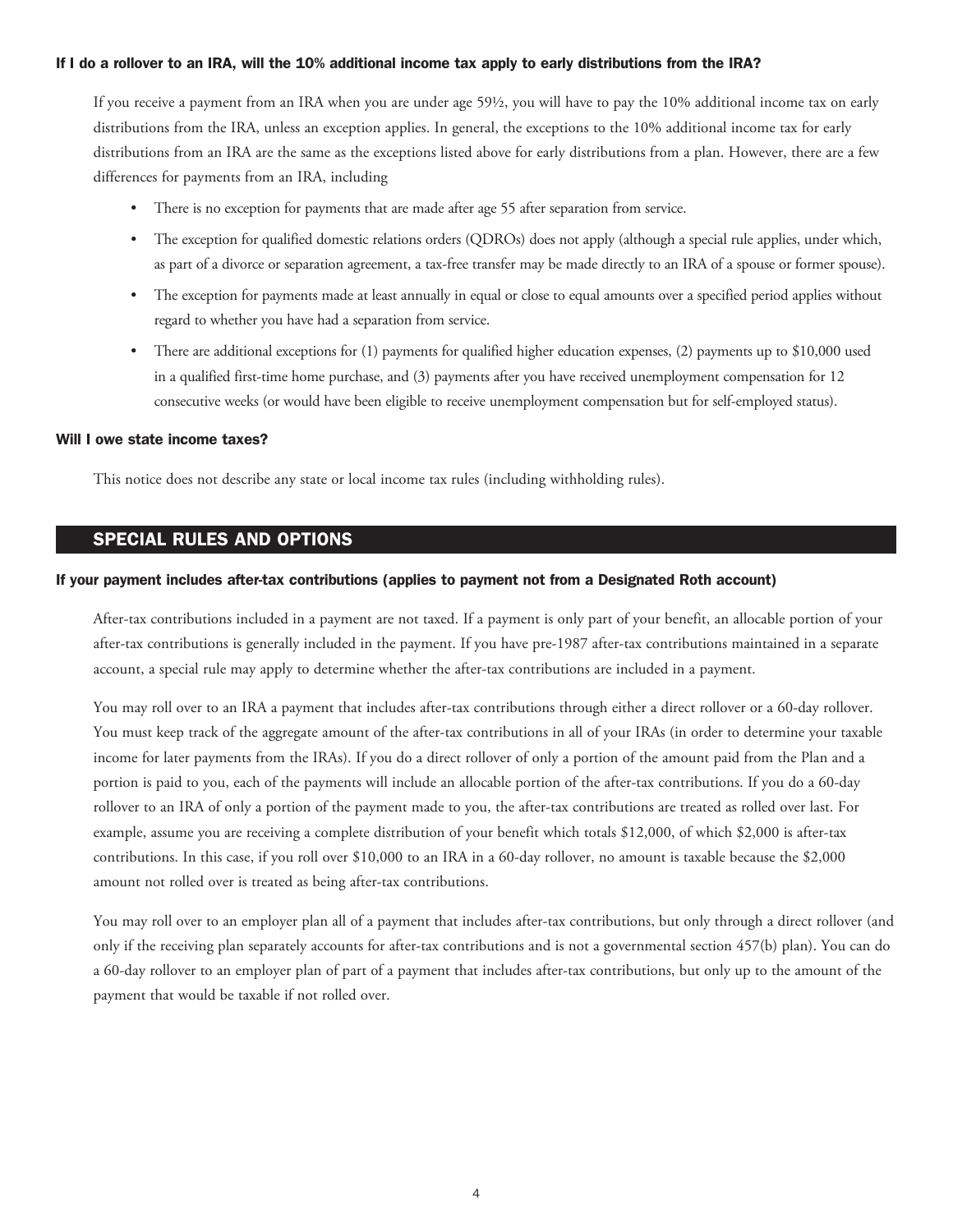#### If you miss the 60-day rollover deadline

Generally, the 60-day rollover deadline cannot be extended. However, the IRS has the limited authority to waive the deadline under certain extraordinary circumstances, such as when external events prevented you from completing the rollover by the 60-day rollover deadline. To apply for a waiver, you must file a private letter ruling request with the IRS. Private letter ruling requests require the payment of a nonrefundable user fee. For more information, see IRS Publication 590, Individual Retirement Arrangements (IRAs).

### If you were born on or before January 1, 1936

If you were born on or before January 1, 1936, and receive a lump sum distribution that you do not roll over, special rules for calculating the amount of the tax on the payment might apply to you. For more information, see IRS Publication 575, Pension and Annuity Income.

### If you roll over your payment to a Roth IRA

You can roll over a payment from the Plan made before January 1, 2010, to a Roth IRA only if your modified adjusted gross income is not more than \$100,000 for the year the payment is made to you and, if married, you file a joint return. These limitations do not apply to payments made to you from the Plan after 2009. If you wish to roll over the payment to a Roth IRA, but you are not eligible to do a rollover to a Roth IRA until after 2009, you can do a rollover to a traditional IRA and then, after 2009, elect to convert the traditional IRA into a Roth IRA.

If you roll over the payment to a Roth IRA, a special rule applies under which the amount of the payment rolled over (reduced by any after-tax amounts) will be taxed. However, the 10% additional income tax on early distributions will not apply (unless you take the amount rolled over out of the Roth IRA within 5 years, counting from January 1 of the year of the rollover). For payments from the Plan during 2010 that are rolled over to a Roth IRA, the taxable amount can be spread over a 2-year period starting in 2011.

If you roll over the payment to a Roth IRA, later payments from the Roth IRA that are qualified distributions will not be taxed (including earnings after the rollover). A qualified distribution from a Roth IRA is a payment made after you are age 59½ (or after your death or disability, or as a qualified first-time homebuyer distribution of up to \$10,000) and after you have had a Roth IRA for at least 5 years. In applying this 5-year rule, you count from January 1 of the year for which your first contribution was made to a Roth IRA. Payments from the Roth IRA that are not qualified distributions will be taxed to the extent of earnings after the rollover, including the 10% additional income tax on early distributions (unless an exception applies). You do not have to take required minimum distributions from a Roth IRA during your lifetime. For more information, see IRS Publication 590, Individual Retirement Arrangements (IRAs).

You cannot roll over a payment from the Plan to a designated Roth account in an employer plan.

#### If you are not a plan participant

**Payments after death of the participant.** If you receive a distribution after the participant's death that you do not roll over, the distribution will generally be taxed in the same manner described elsewhere in this notice.

The 10% additional income tax on early distributions and the special rules for public safety officers do not apply, and the special rule described under the section "If you were born on or before January 1, 1936" applies only if the participant was born on or before January 1, 1936.

**If you are a surviving spouse.** If you receive a payment from the Plan as the surviving spouse of a deceased participant, you have the same rollover options that the participant would have had, as described elsewhere in this notice. In addition, if you choose to do a rollover to an IRA, you may treat the IRA as your own or as an inherited IRA.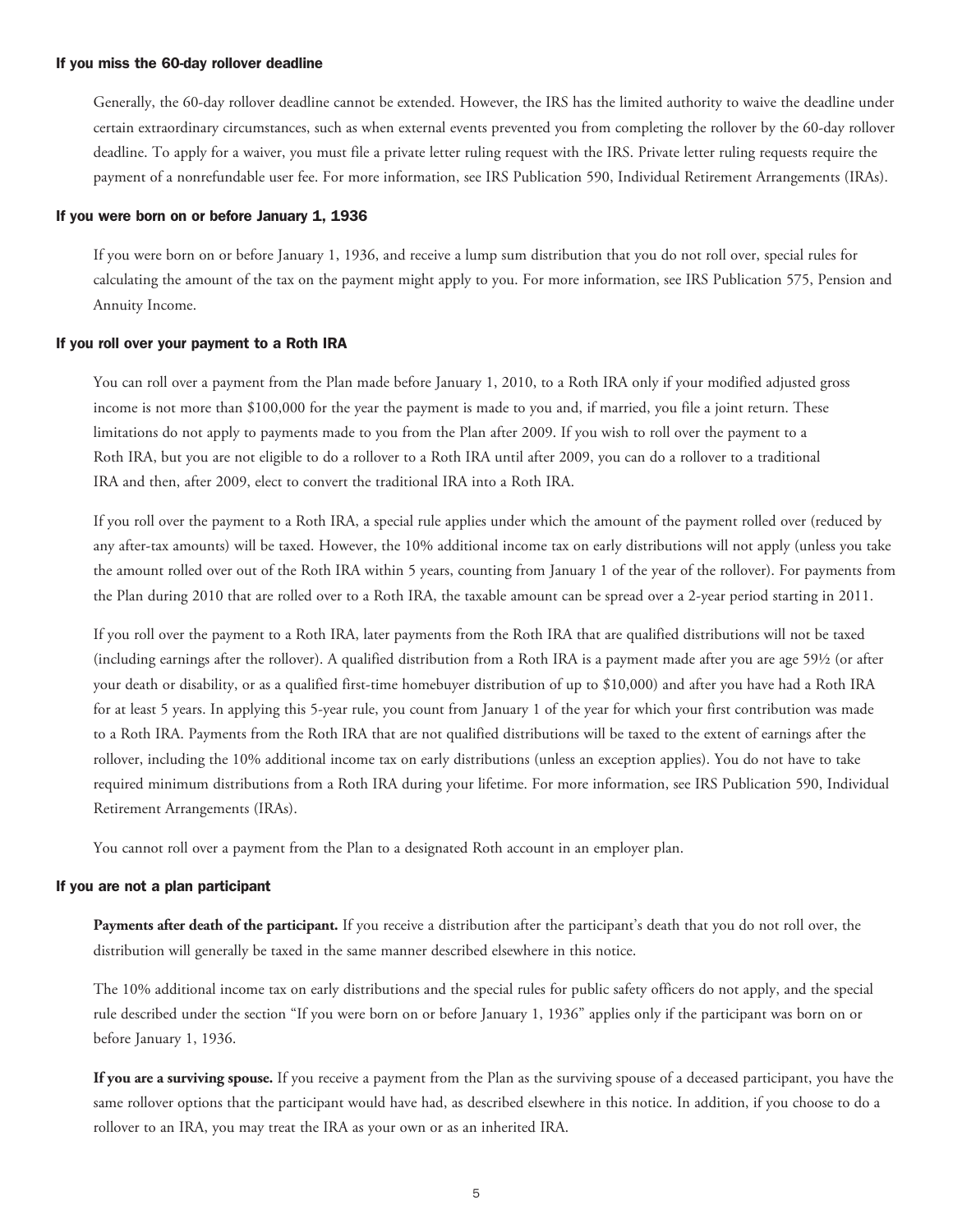An IRA you treat as your own is treated like any other IRA of yours, so that payments made to you before you are age 59½ will be subject to the 10% additional income tax on early distributions (unless an exception applies) and required minimum distributions from your IRA do not have to start until after you are age 70½.

If you treat the IRA as an inherited IRA, payments from the IRA will not be subject to the 10% additional income tax on early distributions. However, if the participant had started taking required minimum distributions from the Plan, you will have to receive required minimum distributions from the inherited IRA. If the participant had not started taking required minimum distributions from the Plan, you will not have to start receiving required minimum distributions from the inherited IRA until the year the participant reached age 70½.

A Roth IRA you treat as your own is treated like any other Roth IRA of yours, so that you will not have to receive any equired minimum distributions during your lifetime and earnings paid to you in a nonqualified distribution before you are age 59½ will be subject to the 10% additional income tax on early distributions (unless an exception applies).

If you treat the Roth IRA as an inherited Roth IRA, payments from the Roth IRA will not be subject to the 10% additional income tax on early distributions. An inherited Roth IRA is subject to required minimum distributions. If the participant had started taking required minimum distributions from the Plan, you will have to receive required minimum distributions from the inherited Roth IRA. If the participant had not started taking required minimum distributions from the Plan, you will not have to start receiving required minimum distributions from the inherited Roth IRA until the year the participant reached age 70½.

**If you are a surviving beneficiary other than a spouse.** If you receive a payment from the Plan because of the participant's death and you are a designated beneficiary other than a surviving spouse, the only rollover option you have is to do a direct rollover to an inherited IRA. Payments from the inherited IRA will not be subject to the 10% additional income tax on early distributions.You will have to receive required minimum distributions from the inherited IRA.

**Payments under a qualified domestic relations order.** If you are the spouse or former spouse of the participant who receives a payment from the Plan under a qualified domestic relations order (QDRO), you generally have the same options the participant would have (for example, you may roll over the payment to your own IRA or an eligible employer plan that will accept it). Payments under the QDRO will not be subject to the 10% additional income tax on early distributions.

**If you are a nonresident alien.** If you are a nonresident alien and you do not do a direct rollover to a U.S. IRA or U.S. employer plan, instead of withholding 20%, the Plan is generally required to withhold 30% of the payment for federal income taxes. If the amount withheld exceeds the amount of tax you owe (as may happen if you do a 60-day rollover), you may request an income tax refund by filing Form 1040NR and attaching your Form 1042-S. See Form W-8BEN for claiming that you are entitled to a reduced rate of withholding under an income tax treaty. For more information, see also IRS Publication 519, U.S. Tax Guide for Aliens, and IRS Publication 515, Withholding of Tax on Nonresident Aliens and Foreign Entities.

## Other special rules

If a payment is one in a series of payments for less than 10 years, your choice of whether making a direct rollover will apply to all later payments in the series (unless you make a different choice for later payments).

If your payments for the year are less than \$200 (not including payments from a designated Roth account in the Plan), the Plan is not required to allow you to do a direct rollover and is not required to withhold for federal income taxes. However, you may do a 60-day rollover.

Unless you elect otherwise, a mandatory cashout of more than \$1,000 (not including payments from a designated Roth account in the Plan) will be directly rolled over to an IRA chosen by the Plan Administrator or the payor. A mandatory cashout is a payment from a plan to a participant made before age 62 (or normal retirement age, if later) and without consent, where the participant's benefit does not exceed \$5,000 (not including any amounts held under the plan as a result of a prior rollover made to the plan).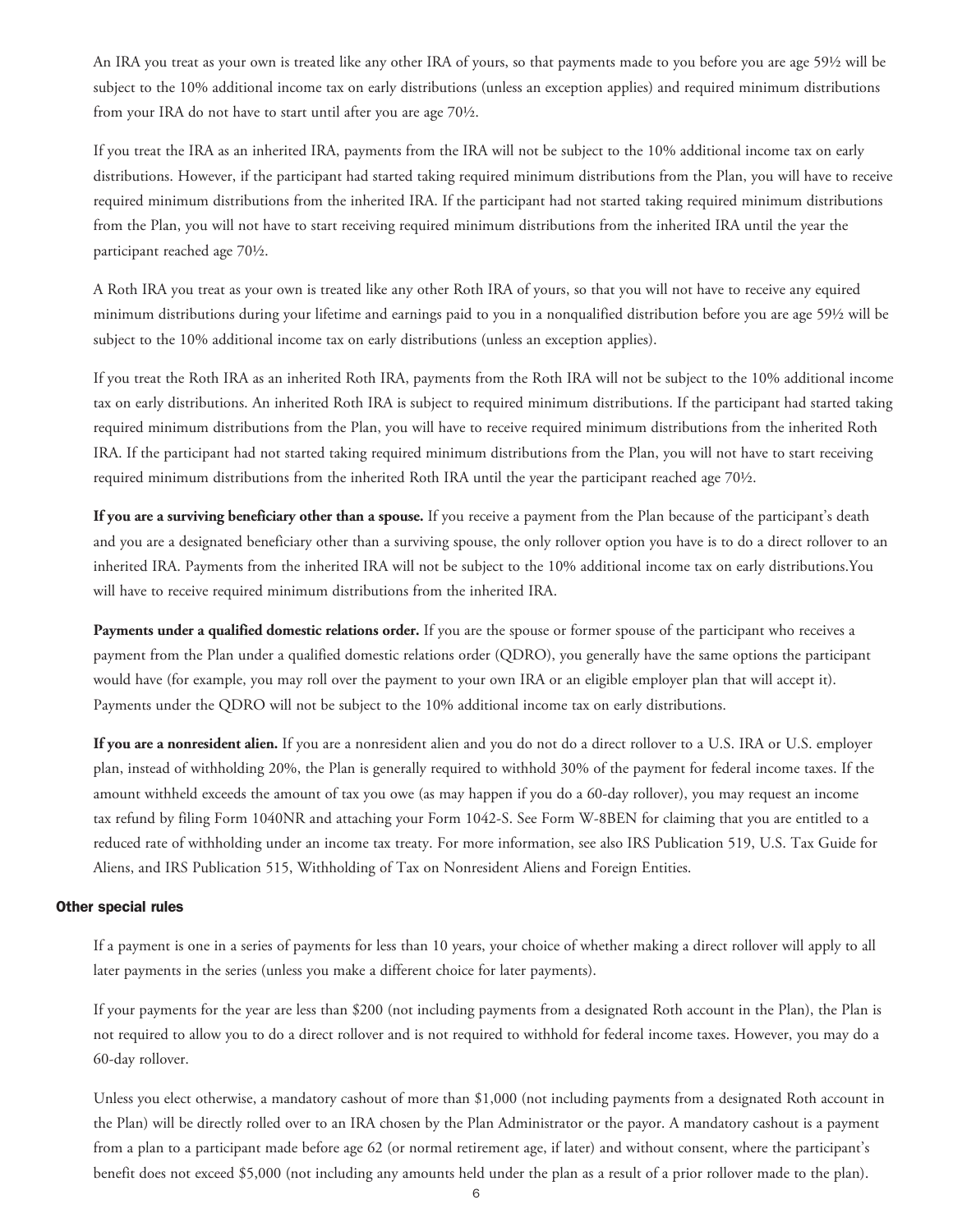You may have special rollover rights if you recently served in the U.S. Armed Forces. For more information, see IRS Publication 3, Armed Forces' Tax Guide.

# FOR MORE INFORMATION

You may wish to consult with the Plan Administrator or payor, or a professional tax advisor, before taking a payment from the Plan. Also, you can find more detailed information on the federal tax treatment of payments from employer plans in: IRS Publication 575, Pension and Annuity Income; IRS Publication 590, Individual Retirement Arrangements (IRAs); and IRS Publication 571, Tax-Sheltered Annuity Plans (403(b) Plans). These publications are available from a local IRS office, on the Web at www.irs.gov, or by calling 1.800.TAX.FORM.